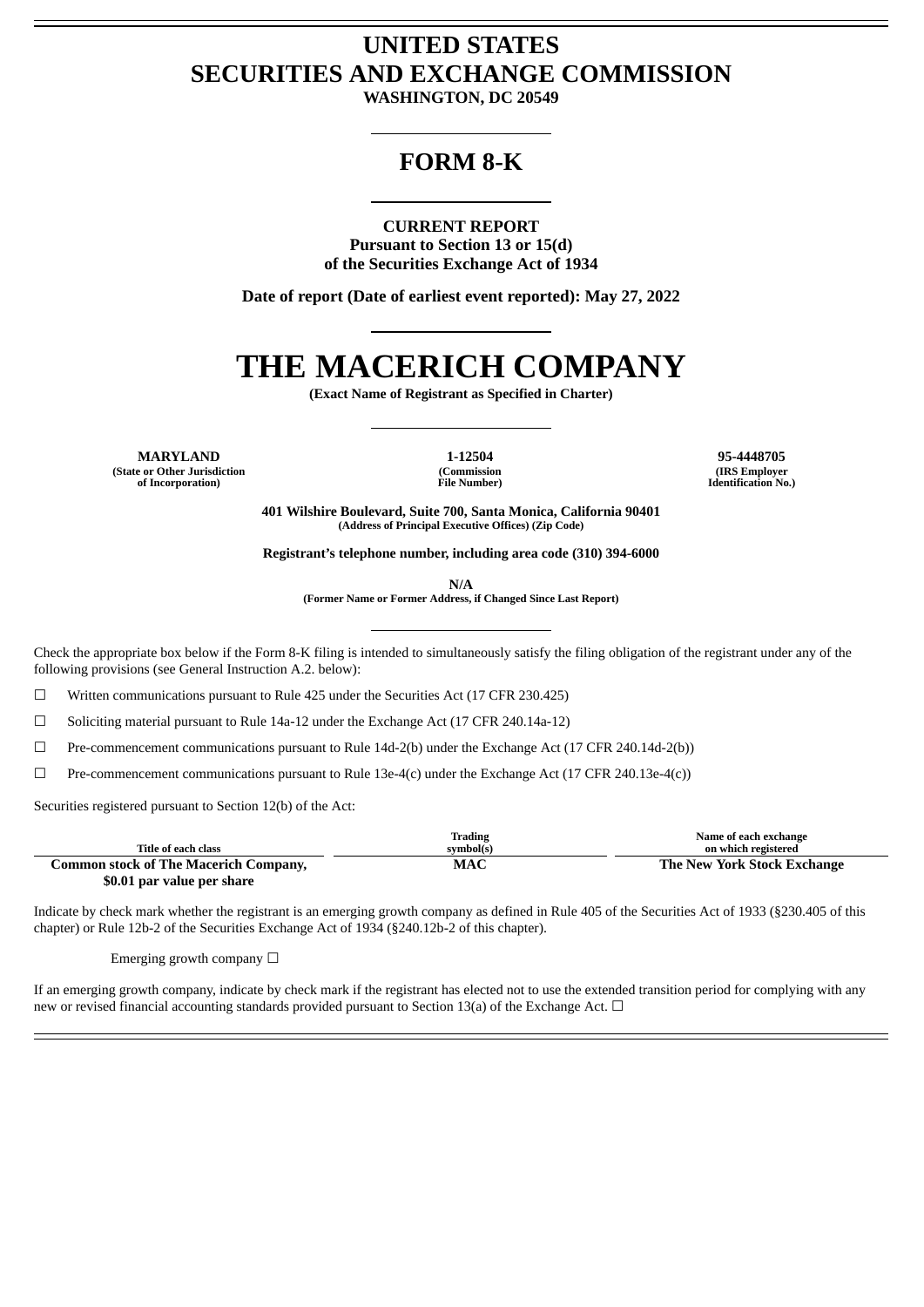#### **ITEM 5.07 Submission of Matters to a Vote of Security Holders.**

The Macerich Company (the "Company") held its annual meeting of stockholders on May 27, 2022 (the "Annual Meeting"). At the Annual Meeting, the Company's stockholders (1) elected the twelve nominees listed below to serve as directors until the next annual meeting of stockholders and until their respective successors are duly elected and qualified, (2) approved the compensation of the Company's named executive officers and (3) ratified the appointment of KPMG LLP as the Company's independent registered public accounting firm for the fiscal year ending December 31, 2022.

#### Proposal 1: Election of Twelve Directors to Serve Until the Next Annual Meeting of Stockholders and Until Their Respective Successors are **Duly Elected and Qualified.**

|                        | For           | Against    | Abstentions | <b>Broker Non-Votes</b> |
|------------------------|---------------|------------|-------------|-------------------------|
| Peggy Alford           | 145,337,004   | 1,756,603  | 286,814     | 29,545,309              |
| John H. Alschuler      | 145,226,483   | 1,863,762  | 290,176     | 29,545,309              |
| Eric K. Brandt         | 132,790,113   | 14,296,529 | 293,779     | 29,545,309              |
| Edward C. Coppola      | 144,532,374   | 2,558,280  | 289,767     | 29,545,309              |
| Steven R. Hash         | 144,401,201   | 2,687,465  | 291,755     | 29,545,309              |
| Enrique Hernandez, Jr. | 146, 155, 728 | 919.038    | 305,655     | 29,545,309              |
| Daniel J. Hirsch       | 144,777,475   | 2,304,964  | 297,982     | 29,545,309              |
| Diana M. Laing         | 132,174,001   | 14,926,576 | 279,844     | 29,545,309              |
| Marianne Lowenthal     | 146,206,726   | 879.923    | 293,772     | 29,545,309              |
| Thomas E. O'Hern       | 145,922,209   | 1,165,509  | 292,703     | 29,545,309              |
| Steven L. Soboroff     | 144,757,314   | 2,329,233  | 293,874     | 29,545,309              |
| Andrea M. Stephen      | 143,825,332   | 3,278,284  | 276,805     | 29,545,309              |

#### **Proposal 2: Advisory Vote to Approve the Compensation of the Company's Named Executive Officers.**

| For         | Against   | Abstentions | <b>Broker Non-Votes</b> |
|-------------|-----------|-------------|-------------------------|
| 140,838,260 | 6,052,645 | 489.516     | 29,545,309              |

#### Proposal 3: Ratification of the Appointment of KPMG LLP as the Company's Independent Registered Public Accounting Firm for the **Fiscal Year Ending December 31, 2022.**

| ≓or         | Against   | Abstentions |
|-------------|-----------|-------------|
| 174,185,930 | 2,419,832 | 319,968     |

There were no broker non-votes for Proposal 3.